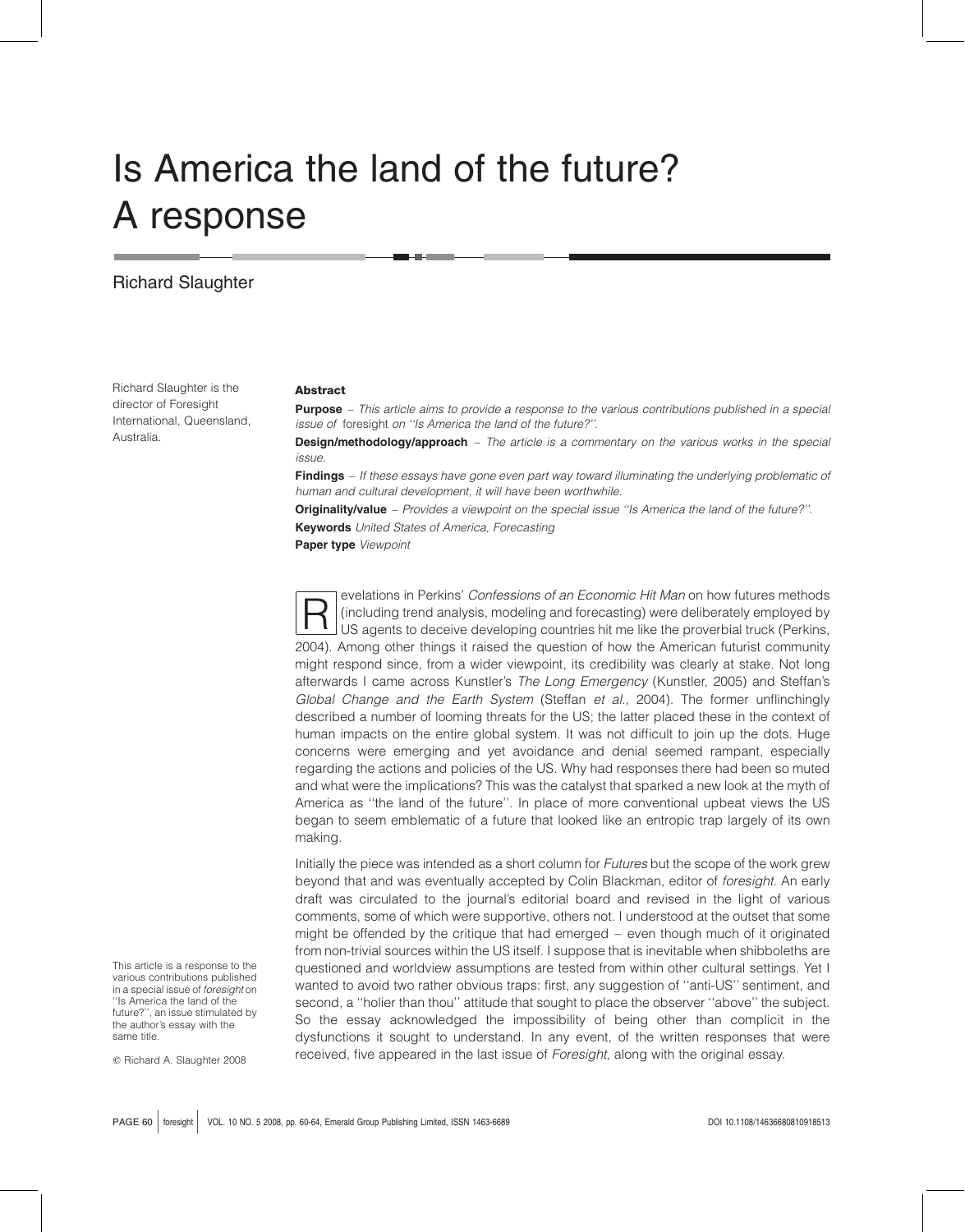### Response to the essays

Most of the responses used the material as a springboard to explore a number of themes. One was solidly in favor of the thesis, adding fresh detail, and one was fully certain that it was misguided, which is pretty much what you would expect. The paper by Richardson and Robinson was distinguished by its complete lack of defensiveness and largely took issue by exploring a variety of progressive institutional changes that they felt offered rather more optimistic future prospects. I really could not disagree with any of their suggestions but I also felt that their account of America's prospects overlooked the evidence of global shifts in natural systems described by Steffan et al. (2004). In so doing they may have missed some key aspects of the fundamental predicament facing the US and, by extension, the rest of the world. Burman's piece focused on geopolitical factors and posited two outcomes for the US – one where it balances a new constellation of factors in the world and another where it fails to do this and declines. Again I felt that, while this analysis was useful and constructive in that it explored some of the dimensions I had not covered, and while it agreed that ''America has overreached itself'', nevertheless the author's preference for ''concrete trends'' had not sufficiently factored in the very same issues emerging from the earth sciences and their increasingly clear depiction of how humanity (not merely the US) overshot global limits some time ago (Meadows et al., 2005). I would have thought it clear by now that the precipitous decline in the viability of many of the Earth's core life support systems in the air, on land and in the oceans comprehensively undermines business-as-usual assumptions.

The Godet and Gerber piece was brief and summarily dismissive. They seem to be scandalized by the claim that too much reliance has been placed on the ability of markets to achieve sustainable outcomes and, furthermore, that current ''success'' conceals a deeper longer-term failure. Yet the view I explored was reinforced by a respected Goldman Sachs investment banker who declared that ''markets have failed, we now need intelligent governments''[1]. It is also congruent with the conclusions of commentators who argue that for markets to work ''properly'' they must be compelled to ''tell the truth'' (about externalities, real costs, future implications etc) (Brown, 2008). From Godet and Gerber's response you would be forgiven for thinking that France was located on a different planet where global dysfunctions that are either caused by, or exacerbated by, widespread market failures have little or no effect. There is clearly a division of views in the field here that merits further clarification.

Morgan's paper supported the thesis, deepened and explored it further. He built on the critique of US futures work and tied it back to embedded themes and deficiencies in US culture that are widely overlooked but, in this view, have powerful effects. He skillfully problematized what is meant by ''culture'' in the US and argued that corporatization has indeed led to a real and genuine crisis in democracy. For Morgan the way forward for futurists is the determined pursuit of corporate transformation. This is clearly a theme that requires much more attention from the futures community than it has yet received. To the best of my knowledge Perkins' revelations, and the questions they pose, remain unanswered.

Finally there is the long and intriguing piece by Goonatilake, one of the better-informed and most trenchant critics of Western culture and its worldview to be found anywhere. His stock in trade, as it were, is to reframe contemporary phenomena through Buddhist and other non-western epistemologies, thereby highlighting differences, contradictions and possibilities. In the present context he supplies a rich historical perspective and also a corrective to the view that US corporations are the only or most significant players. There are plenty of others around the world who, as other writers here have suggested, must also be taken into account. The current celebration of excess in Dubai, for example, raises major questions about the cultural and corporate agencies responsible for forms of development that appear to go a long way beyond earlier Western models, but in a clearly post-cornucopian age. Is Jumeira Island a design triumph or a hubristic dead end destined to be overcome by rising sea levels?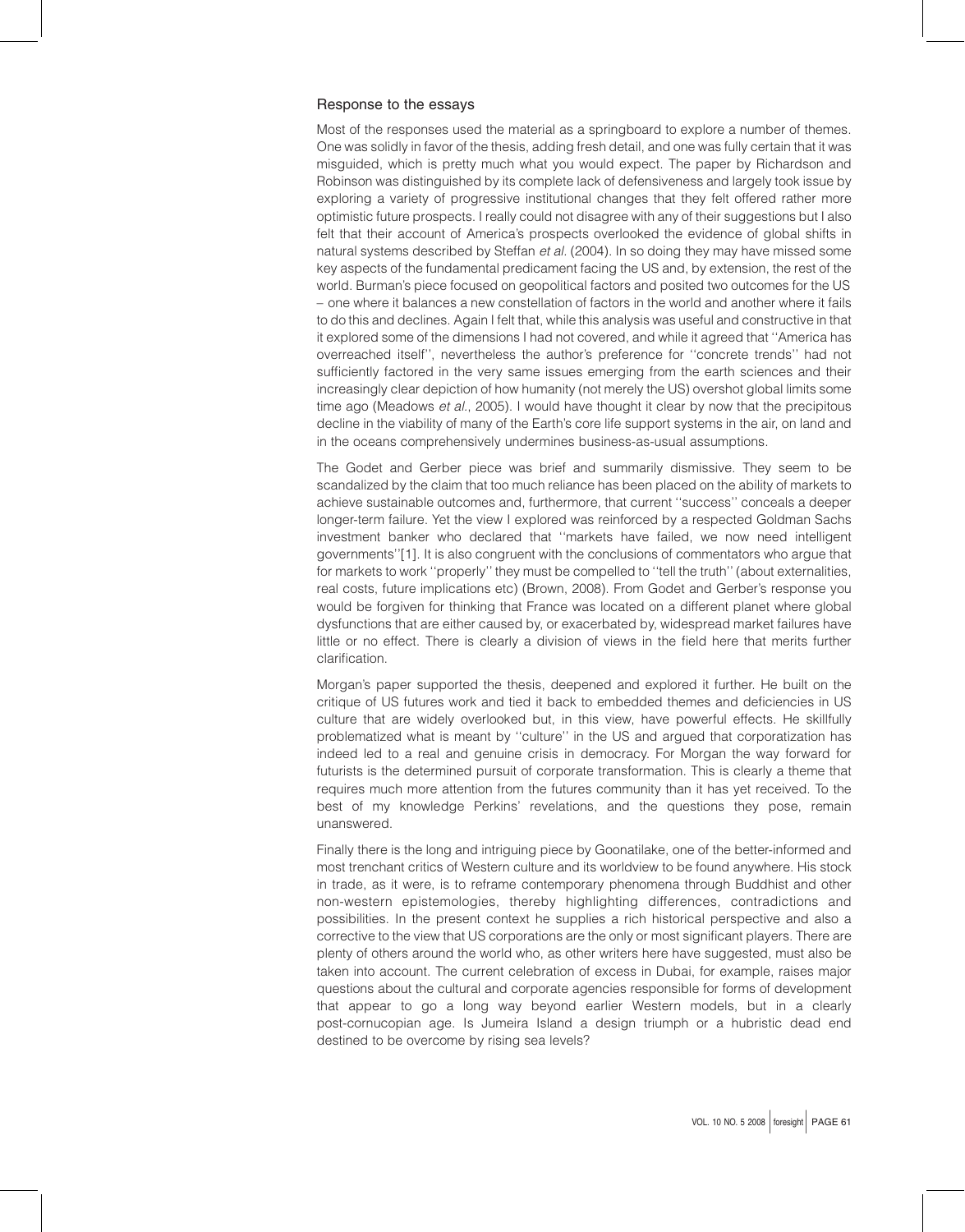Goonatilake's most interesting and provocative comments expound a Buddhist view of reality that seeks to resolve world issues by dissolving what it depicts as ''the illusion of the self''. This obviously goes way beyond the scope of the essay and raises what may be irresolvable conundrums. How, for example, does one account for the further development of, e.g. nanotechnology, which can only exist through the coordinated action of many rational selves, with the relinquishment of selfhood in a post-human future? This is obviously another debate entirely and perhaps the subject of a different issue of the journal. My default position is that Buddhist influences certainly provide a valuable contrast to, and foil for, Western materialism and its various traps. But the view that the former constitutes an alternative worldview that can successfully support an advanced technological civilization (which may or may not include the transhumanist enterprise) does, for me, stand at the outermost extreme of speculative possibility. That may well reflect my own limitations, but there may be value in seeking further commentary on this from others. We certainly need to be a good deal clearer about the implications of ''re-making the human'' than presently appears to be the case.

## Emerging themes

A number of themes emerge from this review. First, what do all six contributions agree about? All seem to agree that the US – and by extension the rest of the world – faces formidable problems of adaptation to altered circumstances. Though it is not made explicit in all cases no one has argued that the US as it currently operates can anticipate a viable future. The writers differ in their prescriptions of ''what should be done'' but all seem to agree that what might be called the ''current trajectory of development'' requires urgent overhaul.

Second, what do they disagree about? To some extent this is, perhaps, more apparent than real for a couple of reasons. The most obvious difference arises from limited space. Each of the writers has picked up themes of their choice and followed them. Also, if we take it as read that ''the map upon which we stand defines our world'', the differences displayed here are also consequences of what each of the writers actually do and the views of the world that emerge from that knowledge and expertise.

Third, what is missing from the above? As many readers will perhaps know, I take the view that there is a central fallacy in a great deal of futures work, as in other fields. It is based on the notion that the world can be approached as a singular unitary entity that can be adequately known through one or more standard disciplines. As Goonatilake and Morgan have pointed out, FS was founded on notions of rationality and control that emerged in the (western) enlightenment and were later embodied in the industrial revolution and its offspring. No one who is clear about the modern origins of the field (as opposed to its deeper cultural and mythic origins) can ignore the military-industrial-commercial interests at its core. Yet, as currently constituted, such interests are seldom identified even though they clearly point away from any notion of sustainable futures.

The fact is that the dominant tradition of FS draws unevenly on available knowledge and therefore tends to be lop-sided and often superficial. It overlooks other sources of cultural value, other ways of knowing and casts a ''shadow of unknowing'' over the human and cultural interiors from which awareness and action both proceed. This is not an academic issue. It seems entirely possible that there may be very little time remaining before structural deficiencies of this kind undermine the aspiration of all futurists everywhere to explore a variety of ''alternative futures'' and to ''create futures'' according to one or another version of human desire[2].

Currently we are facing the forced compression of these aspirations and dreams into one or another variety of the ''overshoot and collapse'' scenario. In this context, for futures work to achieve minimum credibility it has, in my view, to consciously draw in some depth on at least four domains encompassing: the inner individual, the outer individual, the inner collective, and the outer collective. I introduced some aspects of this perspective in volume 1 of Foresight (Slaughter, 1999). Since then the integral perspective generally, and the integral futures one specifically, have both evolved and borne a variety of fruit, including a journal dedicated to integral studies. (Esbjorn-Hargens and Wilber, 2006) A recent issue of Futures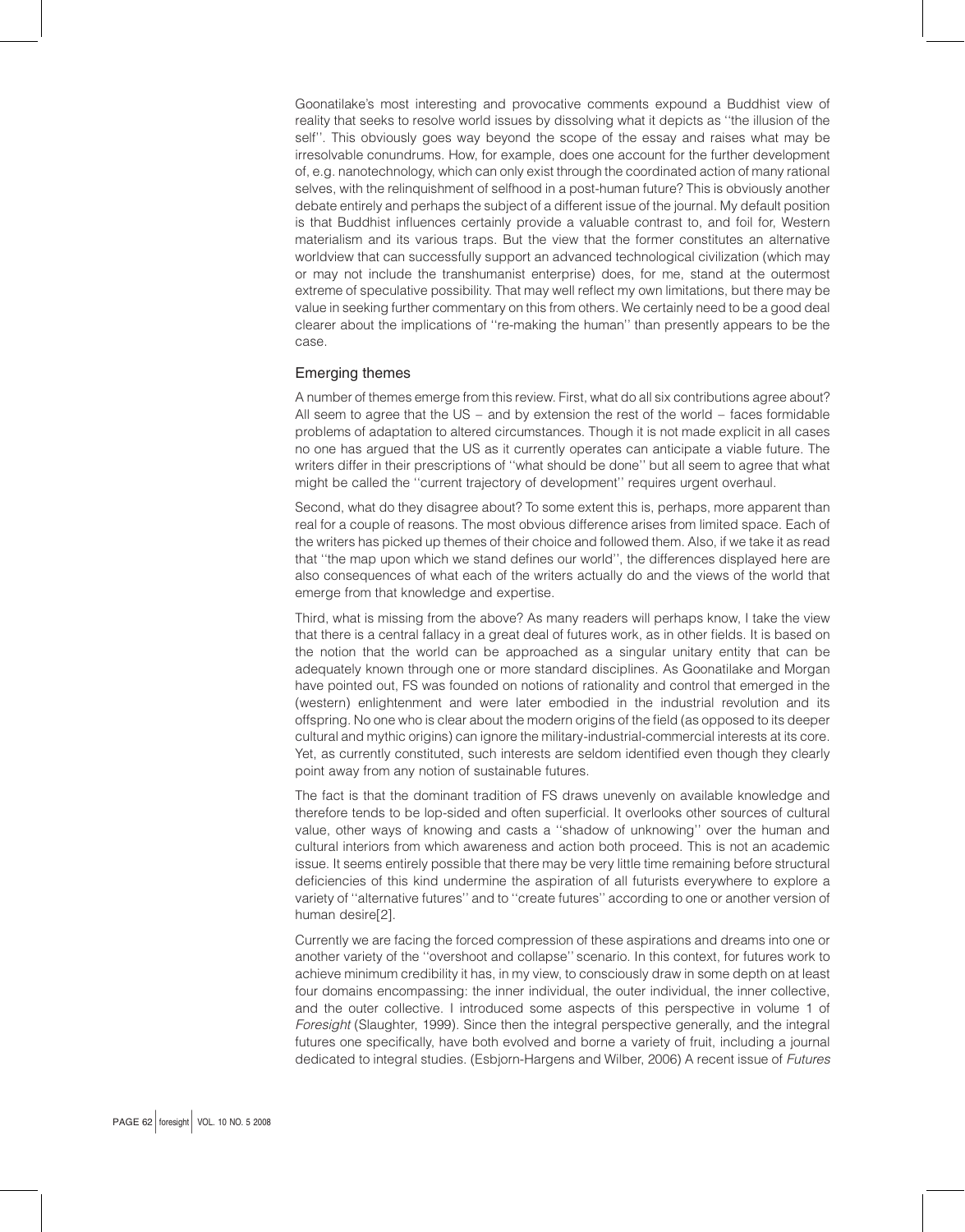summarized some of the implications for futures methods (Slaughter et al., 2008) and a recent research project applied some of these to an international overview of futures activity (Slaughter et al., 2007).

The perspective is particularly useful when dealing with complex phenomena because it allows us to recognize how different types of knowledge contribute to a more adequate and differentiated map of the world. It is a map that gives due credit to the powerful, but largely invisible, phenomena of the interior domains (the unique inner worlds of people and cultures) and also better conceptualizes the external domains with which we are more familiar and which are thereby often mistakenly held to be the only and ''real'' world. The interested reader may want to attempt to map each of the contributions discussed here onto these domains and draw their own conclusions. Suffice it to say that each piece, including my own, highlights certain domains and under-represents others. This, therefore, is a new challenge for the field. It is a challenge and an opportunity to expand the scope of our thinking and our vision beyond the limitations of earlier disciplinary paradigms and approaches.

# Conclusion

I mentioned above that questioning ''America as the land of the future'' could prove challenging for some. Yet the fact that others wrote in support suggest that it is unhelpful to see such work merely as ''anti-US'' polemic. Rather, it is part of a much larger perspective. At one level the paper can be read as a vote of confidence in the very sources of vitality and deep innovation in US itself and elsewhere that even now suggest ways out of humanity's immanent decline (Hawken, 2008). Lester Brown, a long-standing observer of the global scene who deserves our respect for pursuing these issues over several decades, cuts directly to the chase. He writes:

There are many things we do not know about the future. But one thing we do know is that business as usual will not continue for much longer. Massive change is inevitable. Will the change come because we move quickly to restructure the economy or because we fail to act and civilization begins to unravel? (Brown, 2008, p. 265).

Clearly the US has failed to use its period of global leadership wisely or apply the benefits of futures thinking and applied foresight. Broadly speaking, it has not acted in ways that would have improved the prospects for the demanding transition to a more just and sustainable world order (Raskin et al., 2002). Instead it has pursued a drastically narrow version of its national interest and the costs of missed opportunities, both to itself and others, are beyond calculation. Frustratingly, the costs of achieving those transitions are much less than those currently wasted on armaments. According to Brown:

Combining social goals and earth restoration components into a Plan B budget yields an additional annual expenditure of \$190 billion, roughly one third of the current US military budget or one sixth of the global military budget (Brown, 2008, pp. 282-283).

Beyond US borders we are witness to a world fraught with unresolved conflicts. Under these conditions I find it difficult to see how the level of international cooperation required to resolve even one global issue – such as reigning in the level of carbon emissions so that global temperatures do not rise above 2 degrees Centigrade – can be achieved in the time available (Lynas, 2008). So, finally, what the essay suggests is that the US is an expression of a deeper problem concerning our species. The latter remains fractured within itself and is insufficiently integrated and clear about who it is and how it could unite to manage a planetary system in deep and continuing crisis. This is the underlying concern that receives so very little overt attention from the futures community.

If these essays have gone even part way toward illuminating the underlying problematic of human and cultural development, it will have been worthwhile. But we should be clear that the writing is on the wall for a reckless, short sighted and growth-at-all-costs civilization still intent on replacing natural processes with fabricated equivalents. What the world desperately needs is new, integrally informed and far-sighted leadership accompanied by a quantum leap in effective and ethically sound grassroots action. The roles that futurists and